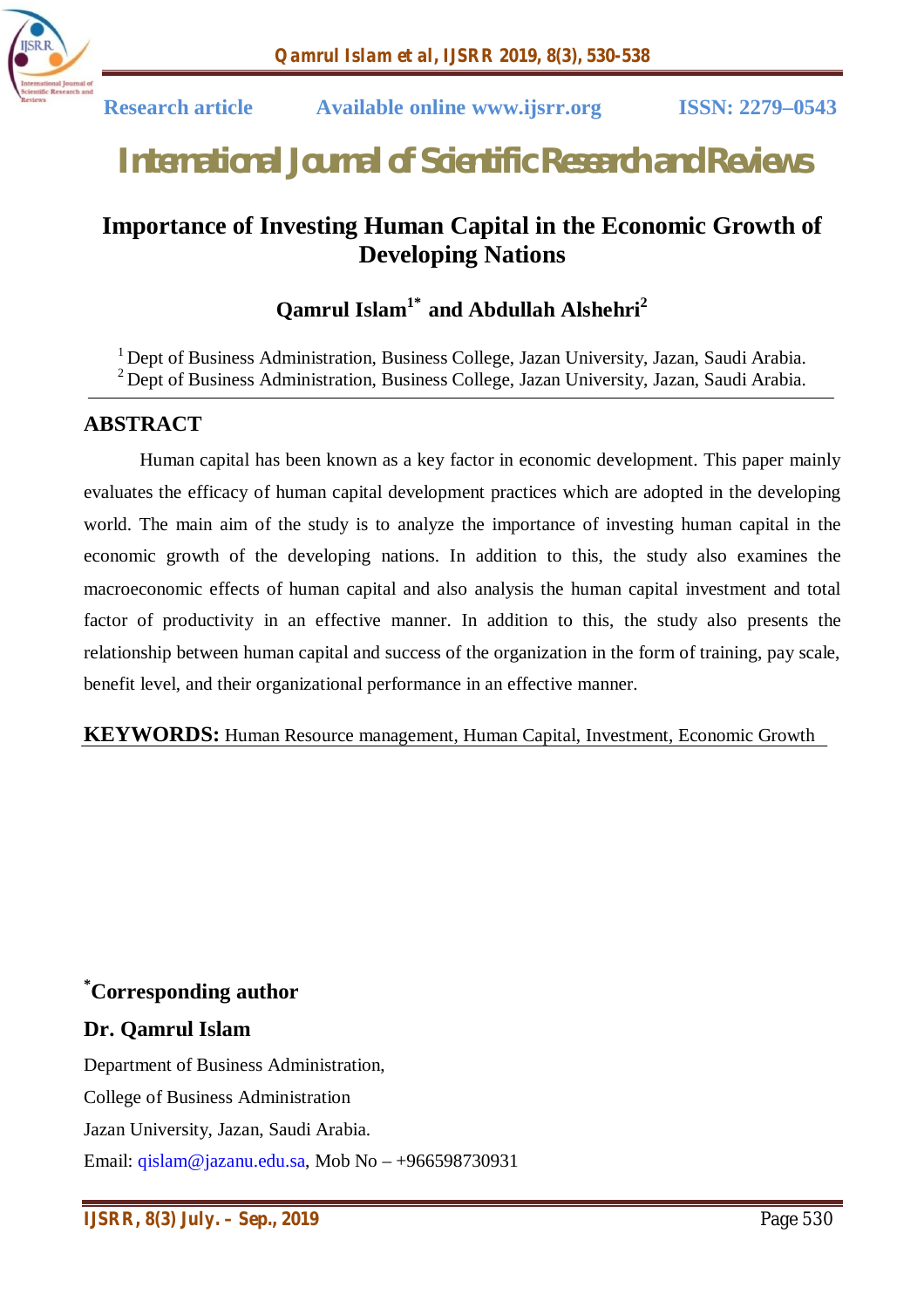#### **INTRODUCTION**

There is a strong correlation between human capital and economic growth. Human capital affects the growth of the economy and helps to develop the economy by expanding the knowledge and skill of the people. Human capital also refers to the knowledge, skills sets and experience of the workers while working in the economy. All these kinds of skills provide the value of the economy and increase the productivity level by the help of the workforce skill. In order to determine the concept of human capital, it can be said that while working in a workplace, every worker does not have the same skill and knowledge. As a result, the quality of work can be improved by investing in the field of education of the people.

In order to determine the drivers of the economic growth, it can be said that economic growth is defined as the increase the ability of economy and also compared to the past period to produce the goods and services effectively. In addition to this, to measure economic growth, Gross domestic products, and their changes is to be used in any country. Hence, it can be said that GDP mainly represents the total output of goods and services for an economy. For example: If a country has a GDP rate of 2.5% for the years, it denotes that the economic growth rate of the country rose by 2.5% from a year earlier.

Human capital positive is related to economic growth because they boost the productivity level at a great level. In respect to this, the government also plays an important role in expanding the skills sets and education level of the country's population. There are many cases which found that the government is actively involved in the human capital improvement programs by proving higher education to people at no cost. In addition to this companies also invest in human capital so that they will be able to boost up the profit and level of productivity in a positive manner. In addition to this, companies also provide a portion of the tuition for higher education, training and develop new ideas and new products effectively.

Investing in workers has tracked the record for creating better employment conditions in the economies. If employment is improving, consumer spending raises and also leading to increased revenue for the companies. As a result, employment is known as a key indicator in determining GDP growth. According to OECD "The organization for Economic Co-operation and development examined that more than 30 members of the countries help to shape and develop the economic and social policies at a global level. It was also analyzed that the impact of education level on employment also affects the growth of the economy. In 2018, the OECD found that for countries with people that had grammar and high school educations experienced an employment rate of 68% for men and 47% for women. However, for those who had college or graduate education levels experienced an employment rate of 89% for men and 81% for women. Hence, it can be said that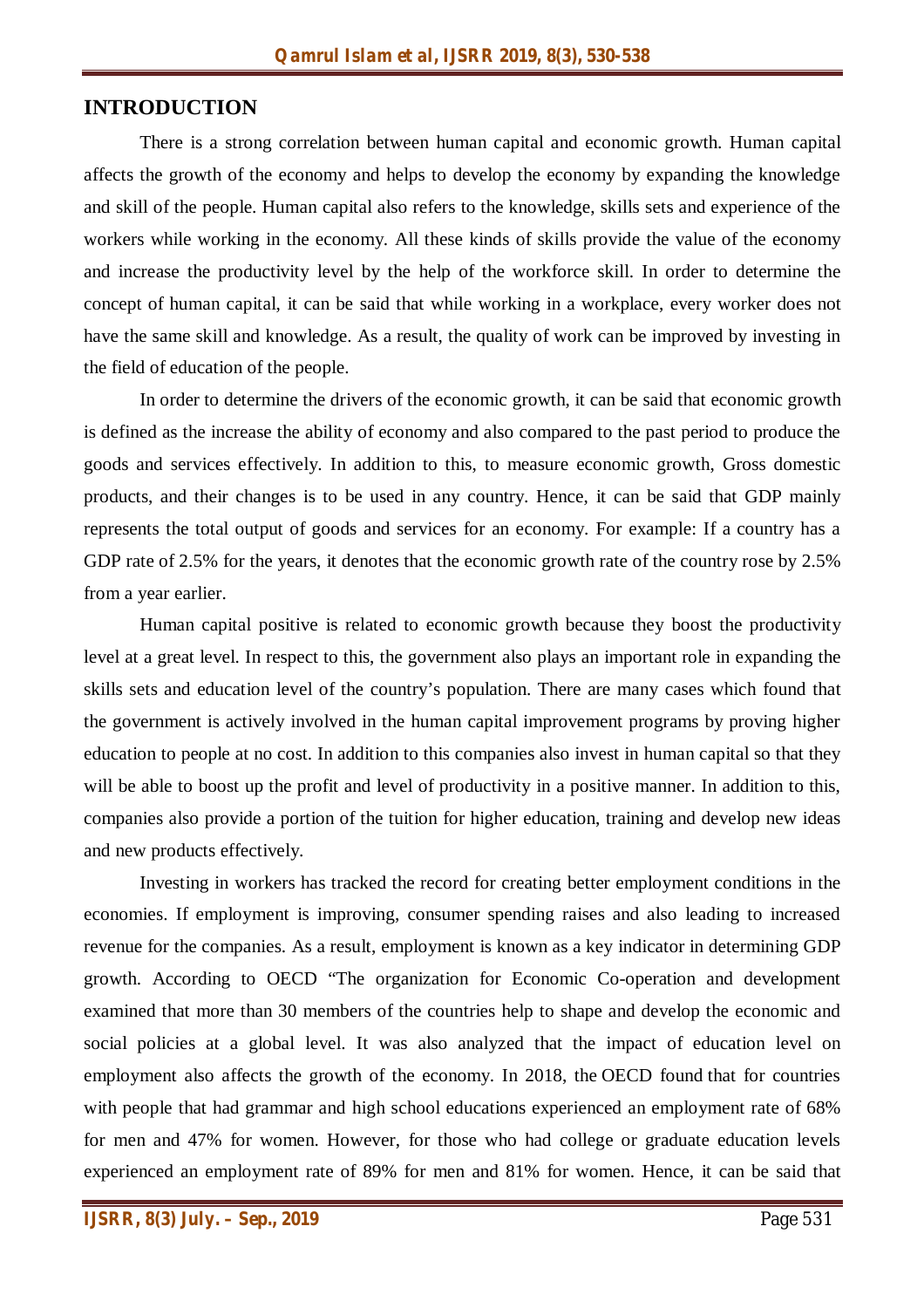there is a positive relationship between human capital investment and growth of the economy of developing nations in an effective manner.<sup>1</sup>

#### **LITERATURE REVIEW**

# *Macroeconomic Effects of Human Capital*

According to Solow<sup>2</sup>, Romer<sup>3</sup> and Lucas<sup>4</sup>, there is a central role between Foreign Direct Investment and Human capital development because it is known as important driving forces in the prices of economic growth. However, due to increasing economic reforms, trade and financial liberalization in the 1980s and 1990s, there is the great influence of FDI and Human capital development on economic growth.

Johansen et al.<sup>5</sup>, and Gregory and Hansen<sup>6</sup> stated that in order to define the relationship between FDI inflows, HCD, and economic growth, it mainly includes the correct estimation of longrun relationship between n FDI, HCD and economic growth within a framework that account for the presence of structural breaks. Noorbakhsh et al.<sup>7</sup> examined that FDI and economic growth at the expense of HCD, or on the level of human capital development that mainly motivate the growth while ignoring the FDI. The impact of human capital as a resource that attracts FDI to a panel of developing countries. Their results provide strong evidence that suggests human capital is a statistically significant determinant of FDI inflows, and that level of human capital is one of the most important determinants that may affect geographical distribution of FDI inflows. The study also revealed that the importance of human capital would increasingly become greater over time.

Reiter and Steensma<sup>8</sup> used panel data set for determining the 49 developing countries and examined the relationship between FDI, human capital deployment and economic growth. It was suggested that the inflow of GDII are more strongly and positively related to the improvement of HCD especially when FDI Policy restricts foreign investors from investing in some economic sectors. Kottaridiand Stengos applied non-parametric methods on a panel of Organization for Economic Co-operation and Development (OEDC) and in-OEDC countries to explore the relationship between FDI, human capital and non-linearity's in economic growth and examined that nonlinear effect of human capital in the presence of FDI inflows but suggests that FDI inflow is growth-enhancing in the middle-income countries, while there are `two regimes` FDI effect for highincome countries.

Adefabi<sup>10</sup> examined that in sub-Saharan Africa (SSA), the effect of FDI and human capital on economic growth was recorded over the period of 1970-2006. It was examined that there is a weak complementary system between FDI and human capital and economic growth. Yildirim and Tosuner<sup>11</sup>investigated the level of contribution of FDI on the human capital stock in central Asian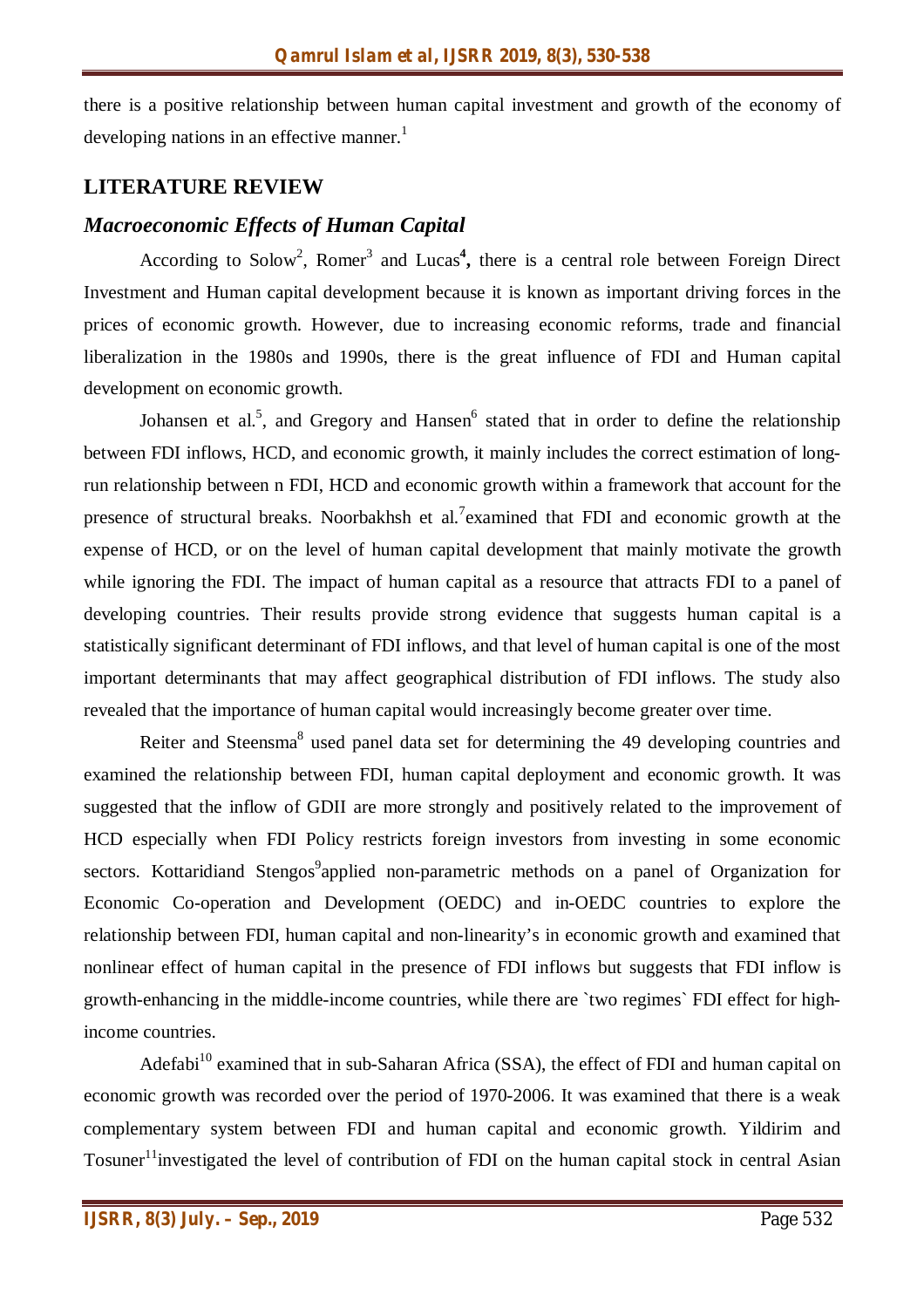Turkish Republics for the period of 1999 to 2011 and it was examined that there was a nonsignificant relationship between FDI stock and human capital investment. Cleeve et  $al<sup>12</sup> also$ examined the role of human capital on FDI inflows to sub-Saharan Africa and revealed that there is no evidence which defines the increasing importance of human capital on FDI over time.

### *Human Capital Investment and Total Factor Productivity*

According to Maudos, Pastor & Serrano<sup>13</sup>, total factor productivity is estimating the average production function or by non-parametric index number approach, it is known as usual practices which have included the estimating Everest production function by assuming in consequences that all the unit of the production is efficient. Färe et al.<sup>14</sup> analyzed the growth of total factor productivity in the countries of the OECD and analyzing the importance of efficiency gain which is known as a source of labor productivity convergence in OECD countries during the period of 1975 to 1990. In addition to this, it was also examined that there is a relationship between investments in human capital which mainly include one of the main explanatory element of economic growth. It is responsible because it mainly focuses on the divergence on the large extent which is observed between the growth of product and the quality of adaptive factor used which giving rise to a qualitative improvement of the labor factor that increases its productive capacity by generating the economic growth.

Mankiw, Romer, and Weil<sup>15</sup>; Solow<sup>2</sup> examined that economic growth is known as a primary objective of the economic policy. There are various studies who define Economic growth with respect to the various countries to attend the economic development income redistribution, reduction, and full employment. According to the Exogenous growth model, it mainly outlines the theoretical growth model that suggests that the accumulation of the factors of production and technological changes are the main driver of economic growth. In the long term, all the factors of production cannot sustain economic growth. However, the technological changes or total factor productivity which does not relate to the diminishing marginal returns characteristics are generally considered as the main and sustained driver of the long-term economic growth. As per Romer<sup>3</sup> point of view, total factor productivity is determined economic system and human capital which is an important determinant. In order to make focused on human capital, today's refers to the stock of knowledge creativity and experience that include in labor and entrepreneurs. In order to make focus on, it determined in the driver of total factor production it was an examined that total factor production is fact endogenously or exogenously. For example, Paquet and Robidoux<sup>16</sup> use an ordinary least squares (OLS) regression technique to conclude the heterogeneity of TFP in Canada. On the other hand, an endogeneity test in Liu and Wang<sup>17</sup> concluded that TFP is in fact endogenously determined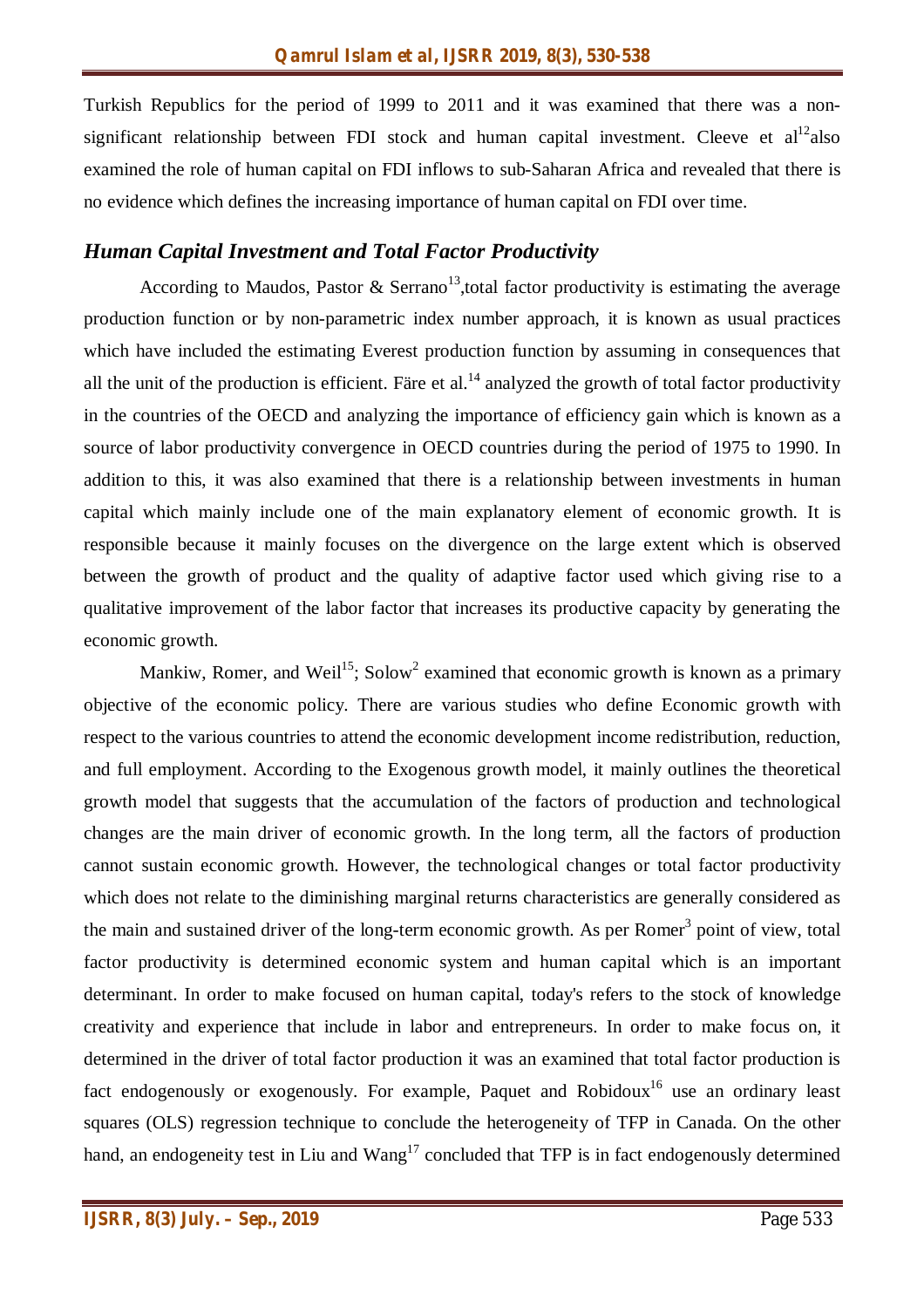in the Chinese economic system. On balance, most studies support the endogeneity of TFP. There is a significant relationship between the availability of skilled labor or human capital in the economy which plays an important role to determine how the foreign direct investment affect the total factor productivity. For example, Blomström and Kokko<sup>18</sup> show that spillover effects FDI into host countries are constrained by the stock of human capital. Liu<sup>19</sup> makes use of the endogenous growth framework to show how FDI generates externalities in the form of technology transfer necessary for economic growth. Liu<sup>19</sup> shows that the spillover effect can work in the opposite direction and depends on the number of resources devoted to human capital development in a specific economy.

#### *Relation between Human Capital and Organisational Success*

According to Davidsson & Honig<sup>20</sup>, there is a positive relationship between the variable of human capital and the success of the organization. As a result, human capital is known and depending on the choice of success indicator which mainly includes industry age of the business and the country human capital help to increase the ability of employee so that they will be able to perform the day-to-day task by discovering and exploring the business opportunity effectively. Human capital also positively related to the planning strategy which made a positive impact on the success of the organization. In addition to this, good work which is related to the knowledge is helpful for gaining other need for resources such as financial and physical capital of the firm. It can be said that human capital is helpful to compensate for a lack of financial capital which is constant for the many interfere in the firm. At last, human capital is also helpful for getting for learning. It also has to collect the new knowledge training and skills by increasing the stock file of the knowledge and skill of an organization. It held existence and finally intern positively impact success owner with higher human capital in an efficient manner. Human capital also results in the success of business only if applied successfully and transfer the specific task in the organization as per the need. If the human capital is related to the current task of the business then the transfer process would be easier. It is also useful to make a different situation between the task-related human capital and nontask-related human capital. As a result, human capital relates to the current after the business which is known as task-related Human Capital. For example, industry experiences start of experienced entrepreneur and knowledge also the organization which is important in the high-technological Industry. Industry those having high technologies are using sophisticated Technologies for their day to day activity and typically requires specific knowledge and Research to handle the on certain environment in respect to this high technology which is related to the industry are more dynamic and changing app for the time then the lower Technology industries have continued adapt because they have no option to switch their technology in the fastest manner.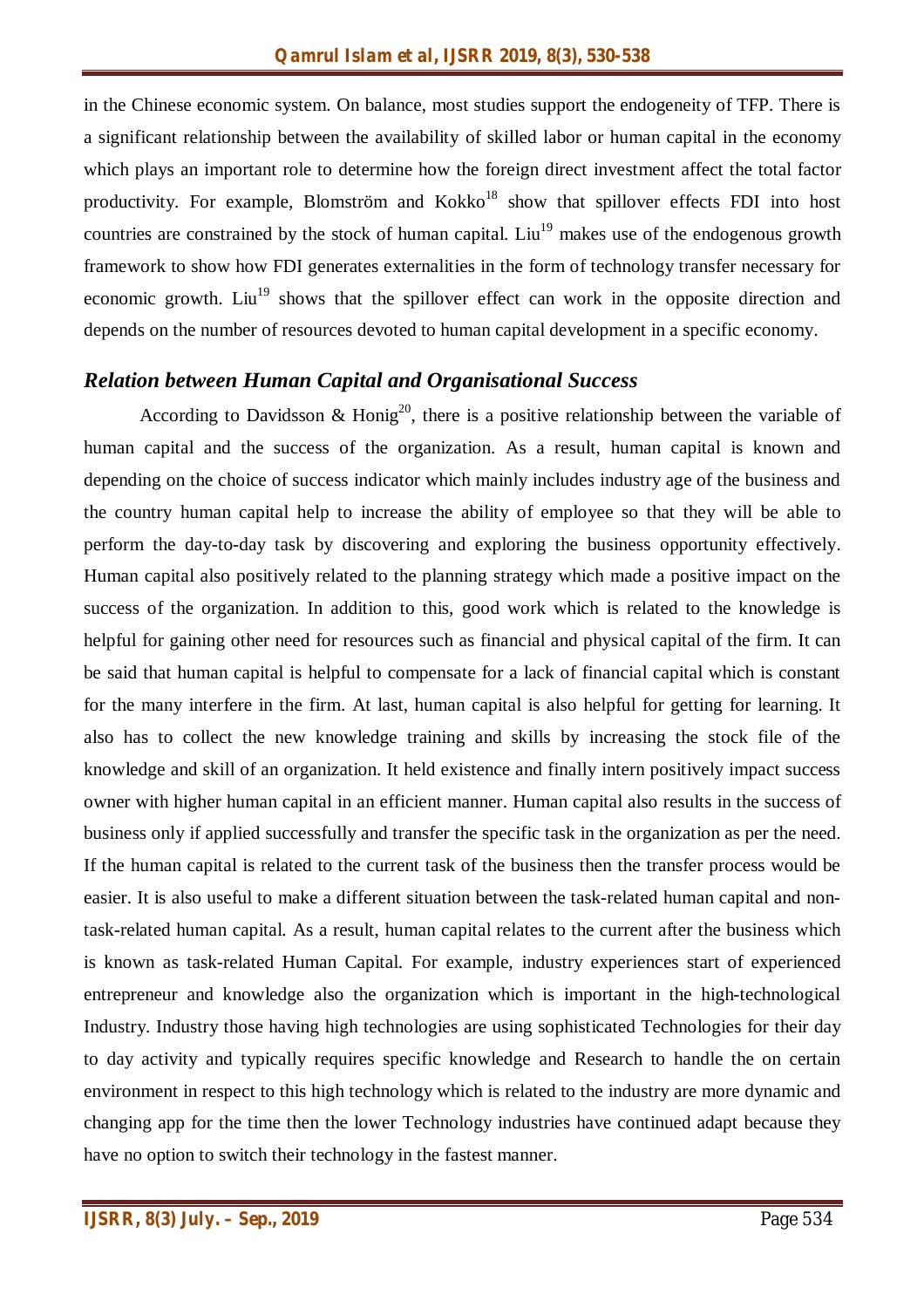According to Alnachef & Alhajjar<sup>21</sup>, human capital is defined as a key element which improves the effectiveness of a firm and employees by increasing the productive as well as sustains the competitive advantage. In order to sustain the competitiveness in the organization, human capital is used as an instrument which increases the productivity human capital is a way which mainly includes education training and another professional initiative so that it will help to enhance the level of knowledge skill ability and social aspect of the employees. As a result, it can be said that it is basically significant for long-term sustainability because human capital and its implication on the form performance will result in Greater competitiveness and performance. There is a relationship between the human capital and form success which mainly focuses on two components which are individual and Organisation. In order to examine the attributes of human capital is mainly include flexibility and adaptability, enhancement of individual competency, development of organizational competency and individual employability. All these attributes generate and add the value to the individual and the outcome of the organization. As a result, it can be said that human capital with higher performance and sustainable competitive advantage organizational commitment and in has organizational retention it highly focuses on the performance of individual and organization. By making a significant relationship which depends on the degree to which it contributes to the formation of the firm performance human capital theory also undergone in a rapid manner which mainly focuses on development creator attention which has been paid to the training related aspect. As a result, human capital investment is known as the activity which improves the quality of the worker there for training is known as an important factor of human capital investment which refers to the knowledge and training which are required undergone by a person that increase their capability level in performing the activity of the economic value.

# **CONCEPTUAL FRAMEWORK**

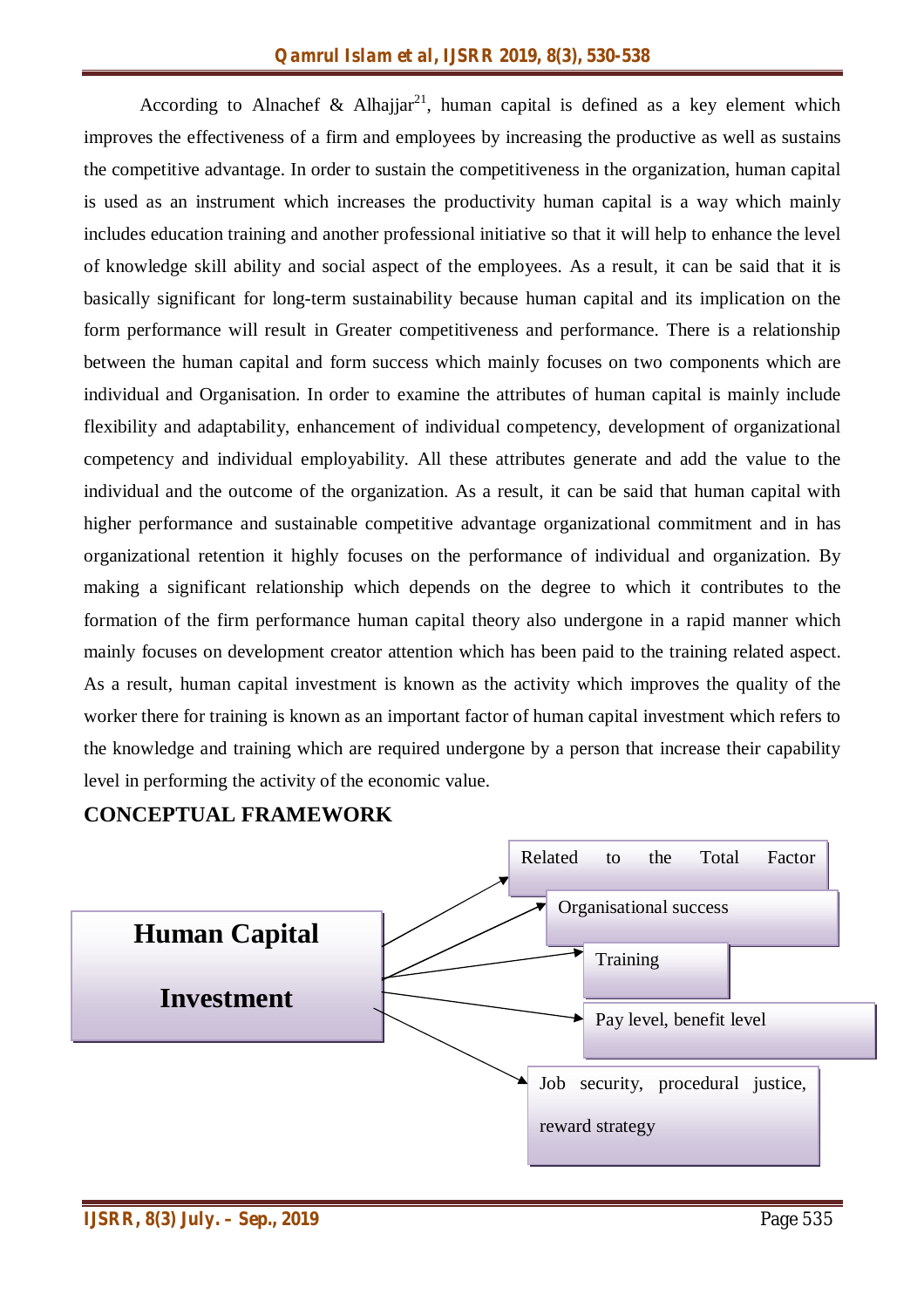As per the above conceptual framework, it shows the variables which are highly related to human capital investment. In order to make focus on the total factors which mainly include capital, land, labor, equipment that highly related to the growth and development of human capital. In addition to this, the success of any organization also depends upon the effective management of human capital development which may be in the form of retention, training, compensation and many more. In addition to this, training, pa level, and benefit level including with job security rewarding system highly affect the effective human capital development in an organization.<sup>22</sup>

#### **FINDINGS AND DISCUSSION**

As per the above-detailed information, it can be said that the current study mainly focuses on the rate of return on human capital that continues to increase productivity. The study also analyzed the increased stock of human capital that raises investments in developing new technologies by expanding the education-intensive research and development industry. It also focuses on facilitating all the technological innovations leading to economic development. The study also reviews the intensive use of human capital accounts for increased productivity and technological growth that further stimulates economic growth in developing countries. In addition to this, the study also examined human capital investment is a statistically significant determinant of FDI inflows. Furthermore, the studies also review the positive relationship between human capital investment and total factor productivity, which affects exports and ultimately the GDP. At last, the current study also examined how organizational value and success created by human capital creates organizational success.

# **CONCLUSION**

As per the detailed information, it can be concluded that the study mainly focused on macroeconomic effects of human capital and also examined the human capital and total factor productivity in an effective manner. In addition to this, the study also focuses and analysis of skills reveals that developing countries must take into consideration the current level of skill, economic and technological development in designing HCD policy. To this end, the country-specific approach must be taken to determine practices that train for the right kinds of skill-mix given technological limitations. Empirical evidence is required to determine the effects of these policy decisions on HCD efficacy, emphasizing the importance of quantitative measures in determining policy effects on HCD practice. In practice, developing countries should continuously strive to establish linkages between skills, productivity, and employment in their quest to foster economic development.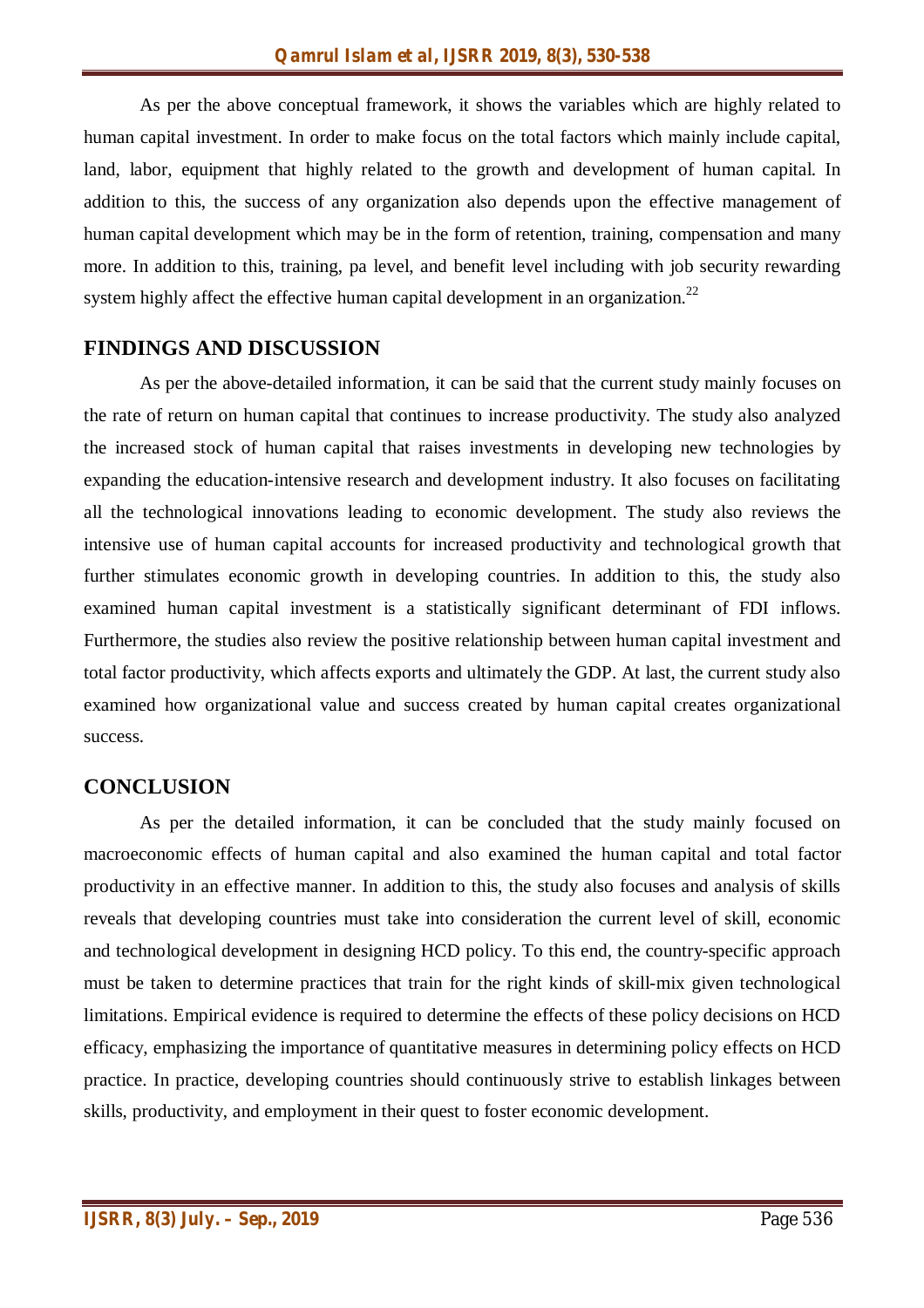#### **REFERENCES**

- 1. Steven Nickolas."What is the Relationship between Human Capital and Economic Growth?"[online]. 2019. [cited 2019 Jul 28] Available from: URL: https://www.investopedia.com/ask/answers/032415/what-relationship-between-humancapital-and-economic-growth.asp.
- 2. Solow, R.M."*Technical change and the aggregate production function*", The Review of Economics and Statistics. 1957; 39(3): 312-320.
- 3. Romer, P.M. "*Increasing returns and long-run growth*", Journal of Political Economy. 1986; 94(5): 1002-1037.
- 4. Lucas, R.E. "*On the mechanics of economic development*", Journal of Monetary Economics. 1988; 22: 3–42.
- 5. Johansen, S., Mosconi, R., and Nielsen, B., "*Cointegration analysis in the presence of structural breaks in the deterministic trend*", The Econometrics Journal. 2000; 3(2): 216– 249.
- 6. Gregory, A.W., Hansen, B.E., "*Residual-based tests for cointegration in models with regime shifts*", J. Econ.1996; 70: 99–126.
- 7. Noorbakhsh, F., Paloni, F. A. and Youssef, A., "*Human Capital and FDI Inflows to Developing countries: New empirical evidence*", World Development. 2001; 29(9): 1593– 1610.
- 8. Reiter, S. L., and Steensma, H. K.,"Human *development and foreign direct investment in developing countries: The influence of FDI policy and corruption*", World Development.2010; 38(12): 1678–1691.
- 9. Kottaridi, C. and Stengos, T.,"*Foreign direct investment, human capital, and nonlinearities in economic growth*", Journal of Macroeconomics. 2010; 32: 858–871.
- 10. Adefabi R. A.,"*Effects of FDI and human capital on economic growth in SubSaharan Africa*", Pakistan Journal of Social Sciences.2011; 8(1): 32-38.
- 11. Yildirim, D. C., Tosuner, O.,"*The Effects of FDI on Human Capital Stock in Central Asian Turkic Republics*", Eurasian Journal of Business and Economics. 2014; 7(14), 51-60. DOI:10.17015/ejbe.2014.014.0.
- 12. Cleeve, E. A., Debrah. Y. and Yiheyis, Z.,"Human Capital and FDI Inflow: An Assessment of the African Case", World Development.2015; 74: 1–14.
- 13. Maudos, J., Pastor, J. M., & Serrano, L.,"*Total factor productivity measurement and human capital in OECD countries*", Economics Letters. 1999; *63*(1): 39-44.